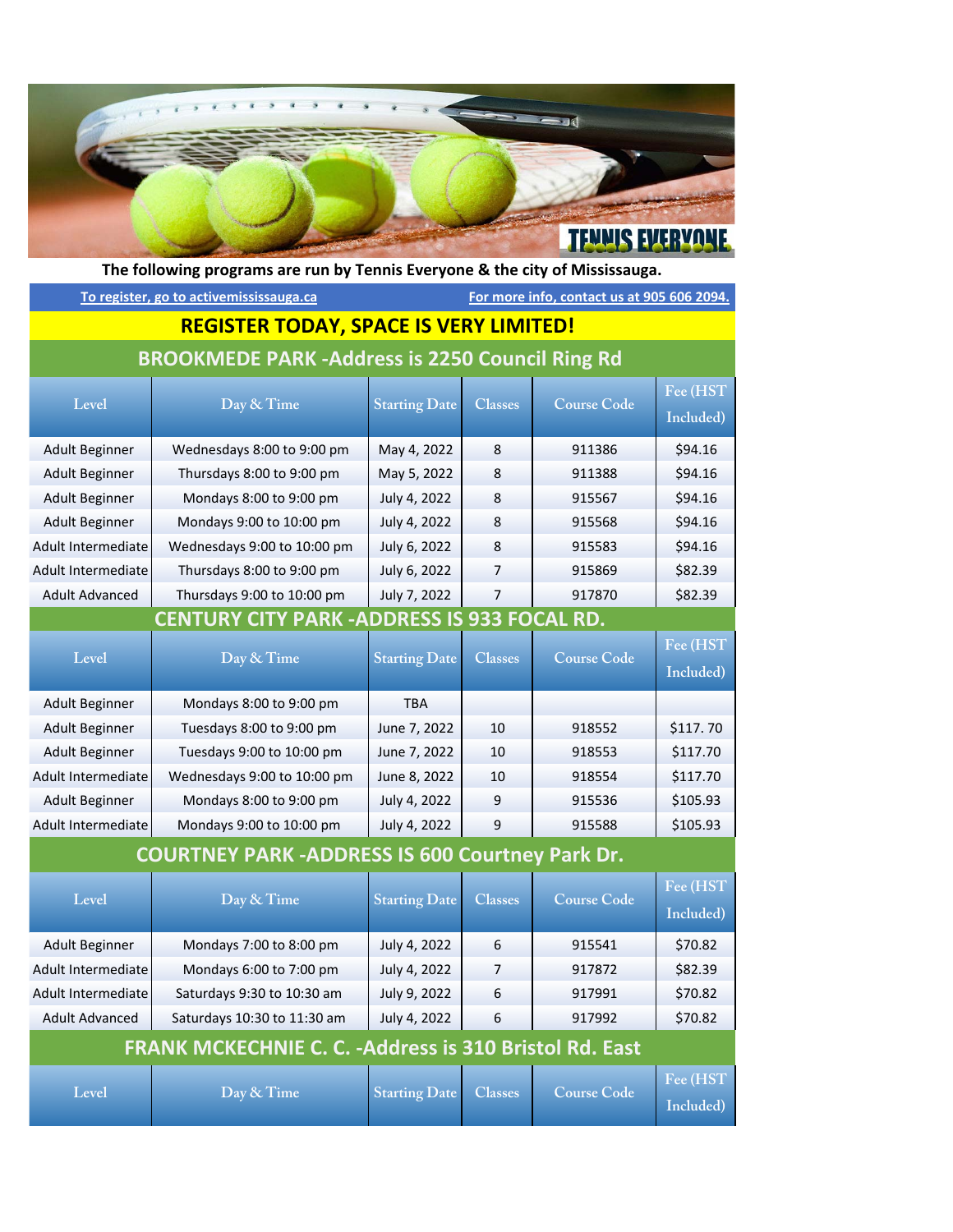| <b>Adult Beginner</b>                                                             | Saturdays 12:00 to 1:00 pm  | July 30, 2022        | 6                | 915557             | \$70.82             |
|-----------------------------------------------------------------------------------|-----------------------------|----------------------|------------------|--------------------|---------------------|
| Adult Beginner                                                                    | Tuesdays 5:45 to 6:45 pm    | July 5, 2022         | 8                | 917994             | \$94.16             |
| Adult Intermediate                                                                | Saturdays 1:00 to 2:00 pm   | July 30, 2022        | 6                | 915596             | \$70.82             |
| Adult Intermediate                                                                | Tuesdays 6:45 to 7:45 pm    | July 5, 2022         | 8                | 917995             | \$94.16             |
| <b>GULLEDEN COURTS - Address is 1312 Gulleden Dr.</b>                             |                             |                      |                  |                    |                     |
|                                                                                   |                             |                      |                  |                    | Fee (HST            |
| Level                                                                             | Day & Time                  | <b>Starting Date</b> | <b>Classes</b>   | <b>Course Code</b> | Included)           |
| Adult Beginner                                                                    | Fridays 8:00 to 9:00 pm     | May 6, 2022          | 7                | 915197             | \$82.39             |
| Adult Intermediate                                                                | Fridays 9:00 to 10:00 pm    | May 6, 2022          | 7                | 915200             | \$82.39             |
| <b>Adult Beginner</b>                                                             | Thursdays 7:00 to 8:00 pm   | June 30, 2022        | 9                | 915731             | \$105.93            |
| Adult Intermediate                                                                | Thursdays 8:00 to 9:00 pm   | June 30, 2022        | 9                | 915600             | \$105.93            |
| Mississauga Valleys CC -1275 Mississauga Valley Blvd.                             |                             |                      |                  |                    |                     |
|                                                                                   |                             |                      |                  |                    | Fee (HST            |
| Level                                                                             | Day & Time                  | <b>Starting Date</b> | <b>Classes</b>   | <b>Course Code</b> | Included)           |
|                                                                                   |                             |                      | $\overline{7}$   |                    |                     |
| <b>Adult Beginner</b>                                                             | Mondays 9:00 to 10:00 pm    | July 11, 2022        |                  | 918233             | \$82.39<br>\$117.70 |
| Adult Beginner                                                                    | Tuesdays 8:00 to 9:00 pm    | June 28, 2022        | 10               | 915538             |                     |
| <b>Adult Beginner</b>                                                             | Wednesdays 7:00 to 8:00 pm  | June 29, 2022        | 9                | 915559             | \$105.93            |
| <b>Adult Beginner</b>                                                             | Thursdays 7:00 to 8:00 pm   | July 7, 2022         | 8                | 915575             | \$94.16             |
| <b>Adult Beginner</b>                                                             | Thursdays 8:00 to 9:00 pm   | July 7, 2022         | 8                | 915576             | \$94.16             |
| <b>Adult Beginner</b>                                                             | Fridays 8:00 to 9:00 pm     | July 22, 2022        | 6                | 915572             | \$70.12             |
| Adult Beginner                                                                    | Fridays 9:00 to 10:00 pm    | July 22, 2022        | 6                | 915573             | \$70.12             |
| Adult Intermediate                                                                | Tuesdays 9:00 to 10:00 pm   | June 28, 2022        | 10               | 915579             | \$117.70            |
| Adult Intermediate                                                                | Wednesdays 8:00 to 9:00 pm  | June 29, 2022        | 9                | 915578             | \$105.93            |
| Adult Intermediate                                                                | Thursdays 9:00 to 10:00 pm  | July 7, 2022         | 8                | 918235             | \$94.16             |
| <b>Adult Advanced</b>                                                             | Wednesdays 9:00 to 10:00 pm | June 29, 2022        | 9                | 915531             | \$105.93            |
| LISGAR FIELDS - Address is 3805 Doug Levens Blvd.                                 |                             |                      |                  |                    |                     |
| Level                                                                             | Day & Time                  | <b>Starting Date</b> | <b>Classes</b>   | <b>Course Code</b> | Fee (HST            |
|                                                                                   |                             |                      |                  |                    | Included)           |
| Adult Intermediate                                                                | Wednesdays 7:00 to 8:00 pm  | July 13, 2022        | $\boldsymbol{6}$ | 915581             | \$70.12             |
| <b>PORT CREDIT S.S. - Address is 70 Mineola Rd. East</b>                          |                             |                      |                  |                    |                     |
|                                                                                   |                             |                      |                  |                    | Fee (HST            |
| Level                                                                             | Day & Time                  | <b>Starting Date</b> | <b>Classes</b>   | <b>Course Code</b> | Included)           |
| <b>Adult Beginner</b>                                                             | Saturdays 9:00 to 10:00 am  | July 9, 2022         | 8                | 915558             | \$105.93            |
| SETTLER'S GREEN P. S. - Courts are behind school on Montevideo Rd.                |                             |                      |                  |                    |                     |
|                                                                                   |                             |                      |                  |                    |                     |
| Level                                                                             | Day & Time                  | <b>Starting Date</b> | <b>Classes</b>   | <b>Course Code</b> | Fee (HST            |
|                                                                                   |                             |                      |                  |                    | Included)           |
| <b>Adult Beginner</b>                                                             | Sundays 9:00 am to 10:00 am | July 10, 2022        | 6                | 918249             | \$70.62             |
| To register, go to activemississauga.ca<br>Need help, contact us at 905 606-2094. |                             |                      |                  |                    |                     |